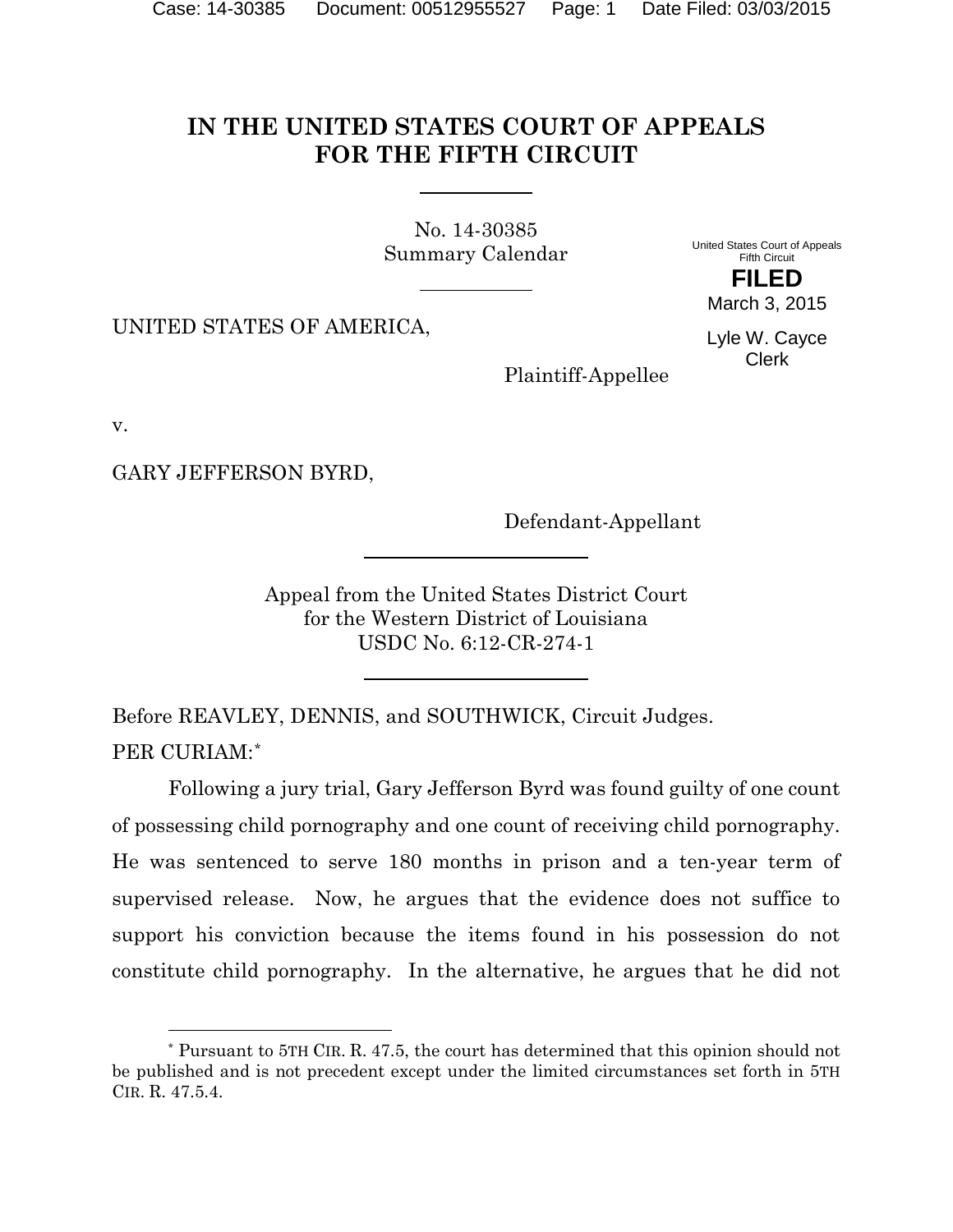## No. [14-30385](#page-0-1)

knowingly possess child pornography because he believed that the materials that led to his conviction did not qualify as such. The Government argues that his knowledge argument is reviewed only for a manifest miscarriage of justice because he did not preserve it. Byrd responds that the issue was properly preserved and, if it was not, then counsel rendered ineffective assistance.

Typically, we conduct a "de novo [review of] the district court's denial of a properly preserved motion for judgment of acquittal." *United States v. Fuchs*, 467 F.3d 889, 904 (5th Cir. 2006). A challenge to the sufficiency of the evidence is conducted by analyzing "all evidence in the light most favorable to the verdict to determine whether a rational trier of fact could have found that the evidence established the essential elements of the offense beyond a reasonable doubt." *United States v. Harris*, 740 F.3d 956, 962 (5th Cir.) (internal quotation marks and citation omitted), *cert. denied*, 135 S. Ct. 54 (2014). When a challenge to the sufficiency of the evidence has not been preserved with a motion for judgment of acquittal, we review only for a manifest miscarriage of justice. *United States v. Delgado*, 672 F.3d 320, 330-32 (5th Cir. 2012) (en banc).

We review both the direct and circumstantial evidence, as well as all reasonable inferences, in the light most favorable to the jury's verdict. *United States v. Rose*, 587 F.3d 695, 702 (5th Cir. 2009). In determining whether there is sufficient evidence to support a verdict, "this court asks only whether the jury's decision was rational, not whether it was correct." *United States v. Rodriguez*, 553 F.3d 380, 389 (5th Cir. 2008). Thus, we accept "all credibility choices and reasonable inferences made by the trier of fact which tend to support the verdict." *United States v. Moreno-Gonzalez*, 662 F.3d 369, 372 (5th Cir. 2011) (internal quotation marks and citation omitted).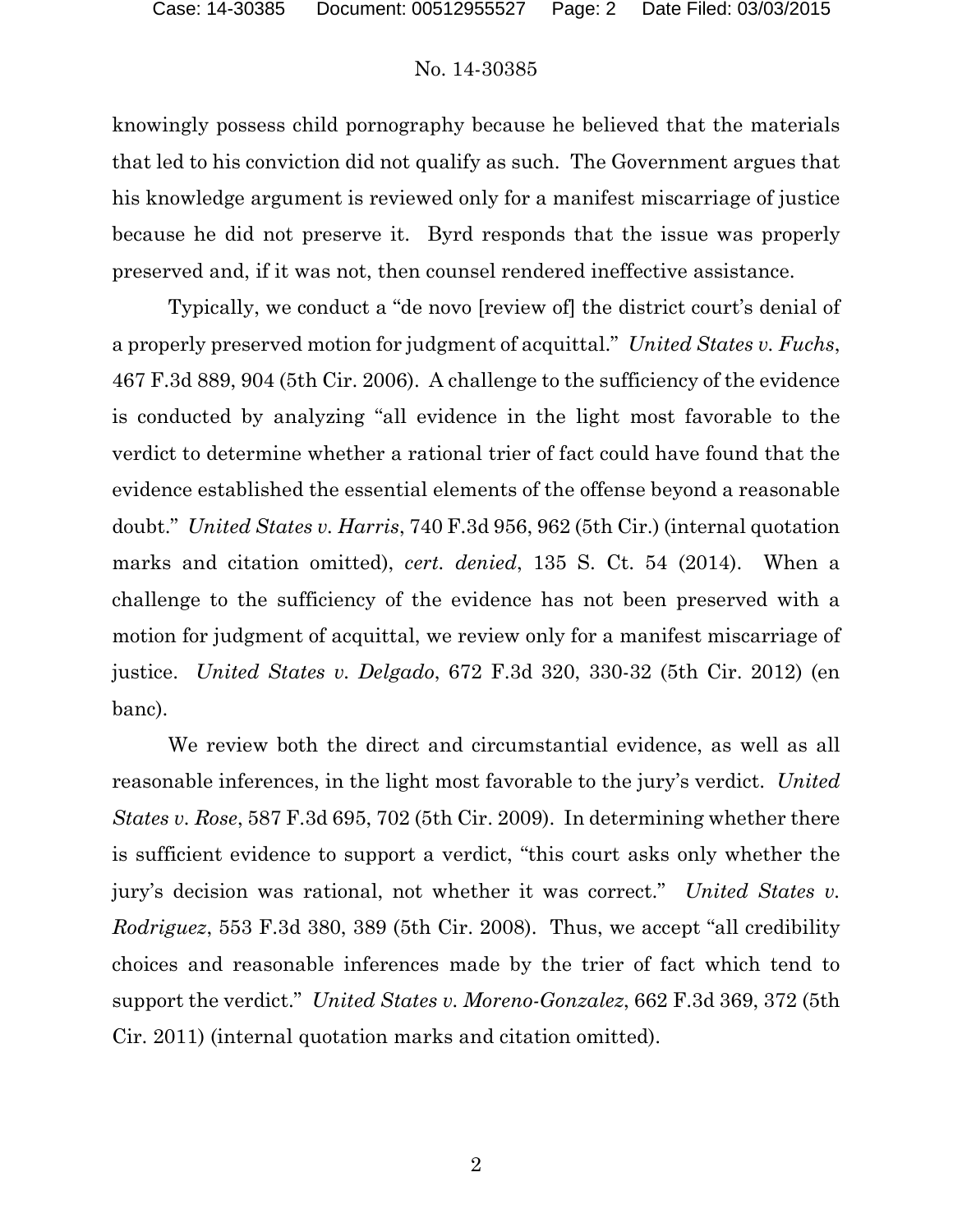## No. [14-30385](#page-0-1)

"The evidence need not exclude every reasonable hypothesis of innocence or be wholly inconsistent with every conclusion except that of guilt, and the jury is free to choose among reasonable constructions of the evidence." *Fuchs*, 467 F.3d at 904 (internal quotation marks and citation omitted). "Juries are free to use their common sense and apply common knowledge, observation, and experience gained in the ordinary affairs of life when giving effect to the inferences that may reasonably be drawn from the evidence." *United States v. Flores-Chapa*, 48 F.3d 156, 161 (5th Cir. 1995).

Our review of the record in light of these principles shows that the evidence suffices to uphold Byrd's convictions. Insofar as Byrd argues that the items underlying his conviction do not amount to child pornography, our review of the items in light of the *Dost*[1](#page-2-0) factors refutes this assertion and shows no clear error in connection with the jury's apparent conclusion that these items contained a lascivious exhibition of children's genitalia. *See United States v. Steen*, 634 F.3d 822, 826-27 (5th Cir. 2011).

To the extent that Byrd argues that the evidence did not suffice to show that he did not knowingly possess child pornography because he believed that the disputed materials did not qualify as such, this argument gains no traction. Because this claim is unavailing under both the de novo and manifest miscarriage of justice standards, we apply the former and decline to decide the issue whether it should be reviewed under the latter. Because Byrd's ineffective assistance claim comes into play only if the manifest miscarriage of justice standard is applied, it will not be considered.

While the jury did hear Byrd's explanation of why he thought the items at issue were not child pornography, they were not obligated to believe it. *See Moreno-Gonzalez*, 662 F.3d at 372. The jury's decision to reject this

 $\overline{a}$ 

<span id="page-2-0"></span><sup>1</sup> *United States v. Dost*, 636 F. Supp. 828, 832 (S.D.Cal.1986).